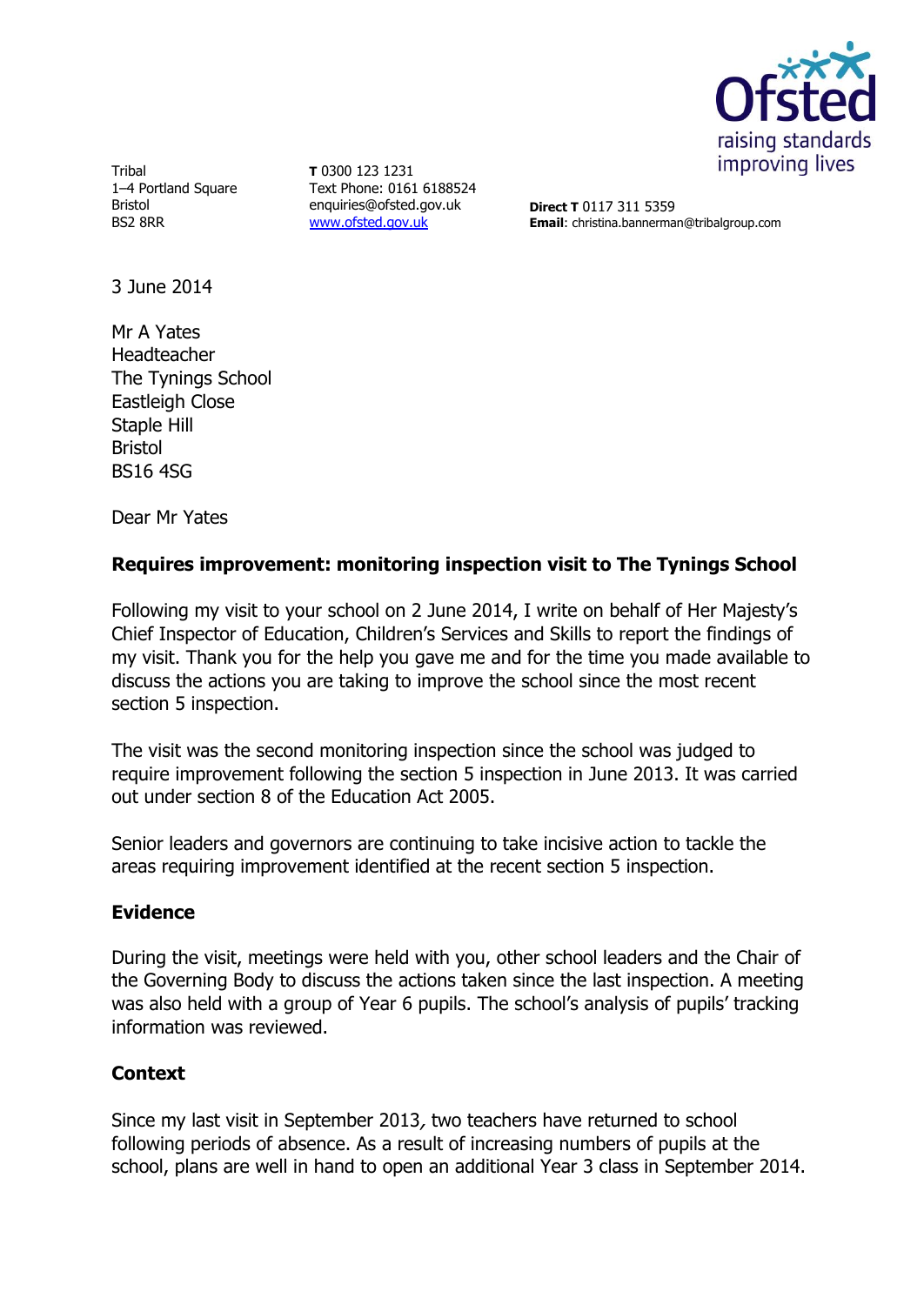

The school's leaders have also agreed that the deputy headteacher will reduce her working week to four days from September 2014 and be non-class based. To accommodate these changes two full-time teachers have been appointed ready to start in the new term.

The major building project taking place at the school is on track and good progress is being maintained to ensure that the new accommodation will be ready on time.

## **Main findings**

- The headteacher, staff and governing body are firmly focused on working together to ensure that the school is judged at least good when it is reinspected. The school's leaders have taken advantage of a wide variety of opportunities to attend Ofsted's presentations that focus on improving pupils' performance.
- Staff morale is good and there is a firm determination to demonstrate the school's progress. Confidence is high and those in charge are clear about the school's next steps for improvement.
- The school is making effective progress implementing its improvement plan. The quality of teaching is improving, which is raising pupils' achievement. Importantly, the senior leaders are clear about where further improvement is needed and they are taking action to support teachers to improve their practice.
- All members of the leadership team are making a strong contribution to the school's development. The positive changes that have taken place in the Early Years Foundation Stage ensure that children settle quickly into school routines and begin to make good progress. The literacy and numeracy leaders are making a good contribution to raising standards across the school. Over the last year, they have grown in confidence and have developed a good knowledge and understanding of pupils' performance in their respective areas.
- $\blacksquare$  The school has utilised its pupil premium funding well. In 2013, there was no attainment gap for Year 6 pupils at the end of Key Stage 2. This year's intervention strategies have been well organised and targeted at those pupils needing additional support. The 'summer school' for Year 6 pupils, run over the Easter holiday, was particularly successful at encouraging pupils to develop their literacy and numeracy skills.
- The school's information about pupils' performance this year is positive. The senior leaders are challenging teachers to add extra challenge to their lessons so as to stretch the most able pupils. Similarly, the school is strengthening its intervention strategies to better support disabled pupils and those who have special educational needs.